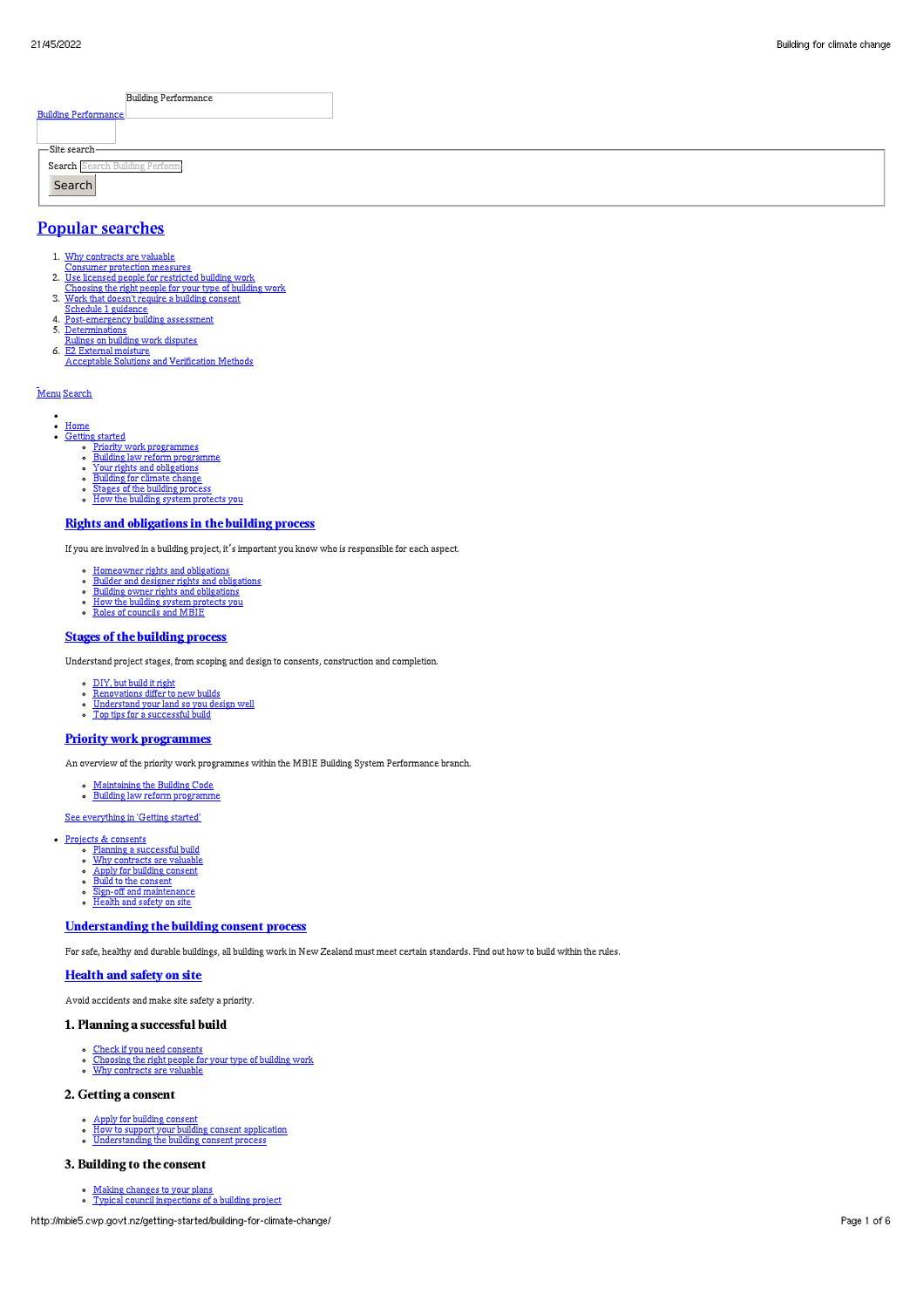[Completing](http://mbie5.cwp.govt.nz/projects-and-consents/sign-off-and-maintenance/completing-your-project/) your project

### 4. Sign-off and maintenance

- 
- Get the build [signed](http://mbie5.cwp.govt.nz/projects-and-consents/sign-off-and-maintenance/completing-your-project/get-the-build-signed-off/) off How to [identify](http://mbie5.cwp.govt.nz/projects-and-consents/sign-off-and-maintenance/completing-your-project/how-to-identify-defects/) defects Protecting your [investment](http://mbie5.cwp.govt.nz/projects-and-consents/sign-off-and-maintenance/protecting-your-investment/)

### See [everything](http://mbie5.cwp.govt.nz/projects-and-consents/) in 'Projects & consents'

- Building Code [compliance](http://mbie5.cwp.govt.nz/building-code-compliance/)
	- A General [provisions](http://mbie5.cwp.govt.nz/building-code-compliance/a-general-provisions/) B [Stability](http://mbie5.cwp.govt.nz/building-code-compliance/b-stability/)
	- <u>C [Protection](http://mbie5.cwp.govt.nz/building-code-compliance/c-protection-from-fire/) from fire</u><br>D [Access](http://mbie5.cwp.govt.nz/building-code-compliance/d-access/)
	- $\circ$  F [Moisture](http://mbie5.cwp.govt.nz/building-code-compliance/e-moisture/)
	-
	- <u>F [Safety](http://mbie5.cwp.govt.nz/building-code-compliance/f-safety-of-users/) of users</u><br><u>G [Services](http://mbie5.cwp.govt.nz/building-code-compliance/g-services-and-facilities/) and facilities</u>
	- H Energy [efficiency](http://mbie5.cwp.govt.nz/building-code-compliance/h-energy-efficiency/) Specific [buildings](http://mbie5.cwp.govt.nz/building-code-compliance/specific-buildings/)
	-
	-
	- [Canterbury](http://mbie5.cwp.govt.nz/building-code-compliance/canterbury-rebuild/) rebuild Product [assurance](http://mbie5.cwp.govt.nz/building-code-compliance/product-assurance-and-multiproof/) & MultiProof [Warnings](http://mbie5.cwp.govt.nz/building-code-compliance/warnings-and-bans-on-building-products/) and bans on building products Building Code and [handbooks](http://mbie5.cwp.govt.nz/building-code-compliance/building-code-and-handbooks/) How the [Building](http://mbie5.cwp.govt.nz/building-code-compliance/how-the-building-code-works/) Code works
	-
	- $\circ$
	- [Geotechnical](http://mbie5.cwp.govt.nz/building-code-compliance/geotechnical-education/) education Building [Performance](http://mbie5.cwp.govt.nz/building-code-compliance/building-performance-resource-centre/) Resource Centre Introduction to [medium-density](http://mbie5.cwp.govt.nz/building-code-compliance/introduction-to-medium-density-housing/) housing [Maintaining](http://mbie5.cwp.govt.nz/building-code-compliance/annual-building-code-updates/) the Building Code [Digitising](http://mbie5.cwp.govt.nz/building-code-compliance/digitising-the-building-code/) the Building Code  $\circ$
	-
	- $\sim$

#### In this section

- How the [Building](http://mbie5.cwp.govt.nz/building-code-compliance/how-the-building-code-works/) Code works [Maintaining](http://mbie5.cwp.govt.nz/building-code-compliance/annual-building-code-updates/) the Building Code
- $\circ$ [Different](http://mbie5.cwp.govt.nz/building-code-compliance/how-the-building-code-works/different-ways-to-comply/) ways to comply with the Building Code Specific [buildings](http://mbie5.cwp.govt.nz/building-code-compliance/specific-buildings/) Product [assurance](http://mbie5.cwp.govt.nz/building-code-compliance/product-assurance-and-multiproof/) & MultiProof
- 
- 
- Introduction to [medium-density](http://mbie5.cwp.govt.nz/building-code-compliance/introduction-to-medium-density-housing/) housing Building [Performance](http://mbie5.cwp.govt.nz/building-code-compliance/building-performance-resource-centre/) Resource Centre

#### Find Acceptable Solutions, Verification Methods, updates and technical guidance by Building Code clause.

- a<br>General provisions  $\circ$
- <u>b</u><br>Stability
- $\circ$ c
- Protection from fire
- $\circ$   $\frac{d}{d}$
- $\frac{\overline{A} \text{ccess}}{e}$
- **Moisture**  $\circ$   $\overline{f}$
- Safety of users
- $\circ$   $g$ Services and facilities
- h Energy efficiency

See everything in 'Building Code [compliance'](http://mbie5.cwp.govt.nz/building-code-compliance/)

- -
- [Managing](http://mbie5.cwp.govt.nz/managing-buildings/dam-safety/) buildings<br>
Managing your BWoF<br>
General information on building safety in [earthquakes](http://mbie5.cwp.govt.nz/managing-buildings/building-safety-in-earthquakes/)<br>
Securing [unreinforced](http://mbie5.cwp.govt.nz/managing-buildings/unreinforced-masonry/) masonry building parapets and facades<br>
Managing [earthquake-prone](http://mbie5.cwp.govt.nz/managing-buildings/managing-earthquake-prone-buildings/) buildings<br>
Managing buildings
	-
	-
	-

#### About managing buildings

- [Managing](http://mbie5.cwp.govt.nz/managing-buildings/managing-your-bwof/) dams to ensure they are safe<br>Managing your BWoF (for buildings with specified systems)
- General information on building safety in [earthquakes](http://mbie5.cwp.govt.nz/managing-buildings/building-safety-in-earthquakes/)  $\circ$
- $\ddot{\phantom{0}}$ Managing [earthquake-prone](http://mbie5.cwp.govt.nz/managing-buildings/managing-earthquake-prone-buildings/) buildings Securing [unreinforced](http://mbie5.cwp.govt.nz/managing-buildings/unreinforced-masonry/) masonry building parapets and facades
- 
- Change of use, [alterations](http://mbie5.cwp.govt.nz/managing-buildings/change-of-use-and-alterations/) and extension of life Managing buildings in an [emergency](http://mbie5.cwp.govt.nz/managing-buildings/managing-buildings-in-an-emergency/)

#### Specified systems and compliance schedules

If you own a building that contains a specified system such as a cable car, you must ensure they are effectively operated for the life of the building and in keeping with the council-issued compliance schedule.

- Inspections and [maintenance](http://mbie5.cwp.govt.nz/managing-buildings/managing-your-bwof/inspections-and-maintenance/) of specified systems as a building owner Fines and penalties for offences relating to [compliance](http://mbie5.cwp.govt.nz/managing-buildings/managing-your-bwof/fines-and-penalties/) schedules [Compliance](http://mbie5.cwp.govt.nz/projects-and-consents/sign-off-and-maintenance/completing-your-project/compliance-schedules/) schedules
- 

#### See [everything](http://mbie5.cwp.govt.nz/managing-buildings/) in 'Managing buildings'

[Resolving](http://mbie5.cwp.govt.nz/resolving-problems/) problems

- [Resolution](http://mbie5.cwp.govt.nz/resolving-problems/resolution-options/) options
- [Building](http://mbie5.cwp.govt.nz/resolving-problems/building-consent-and-sign-off/) consent and sign-off [Contracts](http://mbie5.cwp.govt.nz/resolving-problems/contracts/)
- $\circ$  [Builds](http://mbie5.cwp.govt.nz/resolving-problems/builds/)
- o [Designs](http://mbie5.cwp.govt.nz/resolving-problems/designs/)
- 
- [Councils](http://mbie5.cwp.govt.nz/resolving-problems/councils/)<br>[Clients](http://mbie5.cwp.govt.nz/resolving-problems/clients/)

#### [Resolving](http://mbie5.cwp.govt.nz/resolving-problems/) problems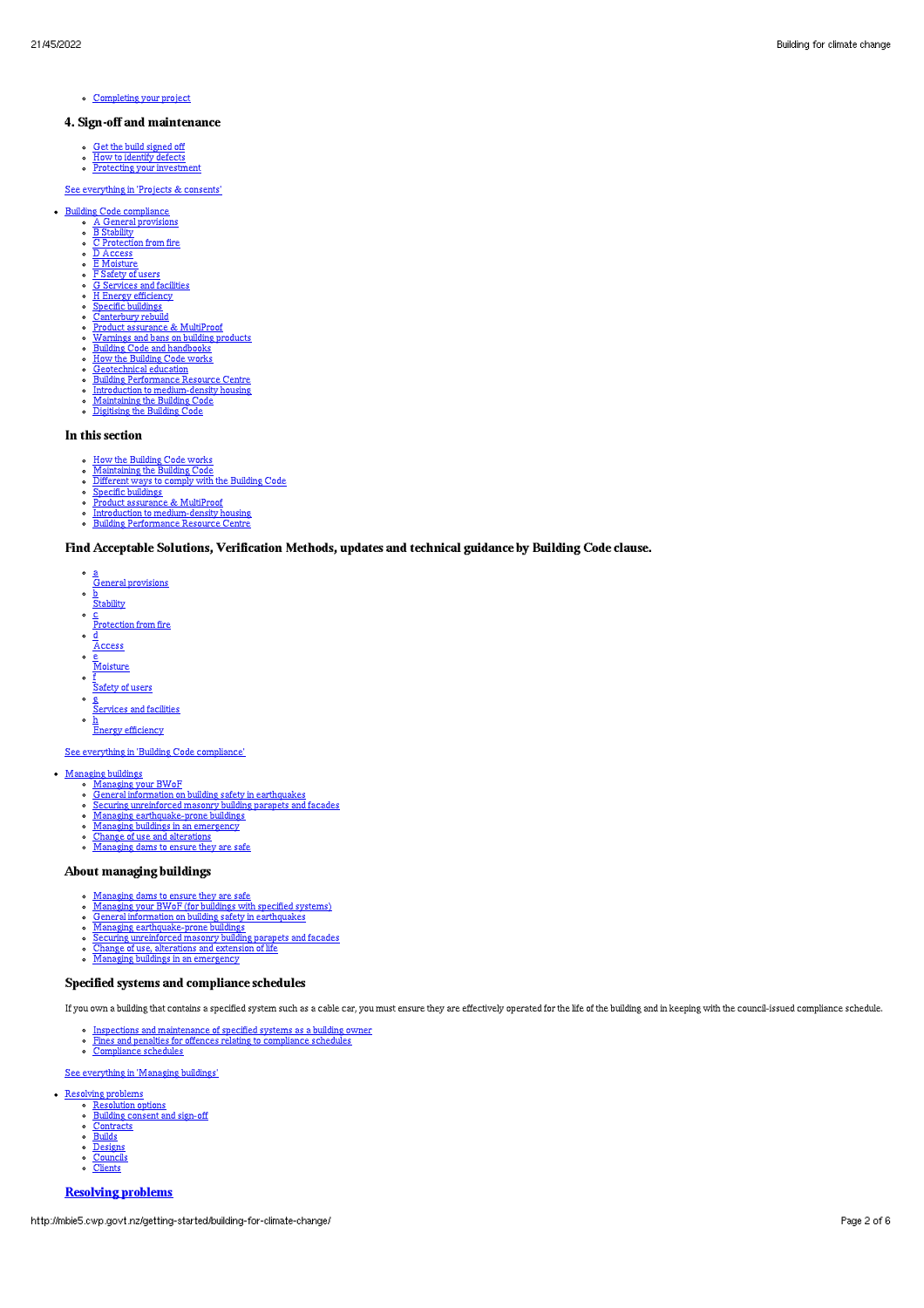- $\circ$ [Resolution](http://mbie5.cwp.govt.nz/resolving-problems/resolution-options/) options [Building](http://mbie5.cwp.govt.nz/resolving-problems/building-consent-and-sign-off/) consent and sign-off
- 
- $\circ$   $\circ$   $\circ$
- [Contracts](http://mbie5.cwp.govt.nz/resolving-problems/contracts/)<br>[Builds](http://mbie5.cwp.govt.nz/resolving-problems/builds/)<br>[Designs](http://mbie5.cwp.govt.nz/resolving-problems/designs/)
- [Councils](http://mbie5.cwp.govt.nz/resolving-problems/councils/) ients

#### **[Determinations](http://mbie5.cwp.govt.nz/resolving-problems/resolution-options/determinations/)**

A determination is a binding decision made by MBIE providing a way of solving disputes or questions about the rules that apply to buildings, how buildings are used, building accessibility, and health and safety.

- 
- 
- [Understanding](http://mbie5.cwp.govt.nz/resolving-problems/resolution-options/determinations/) determinations Applying for a [determination](http://mbie5.cwp.govt.nz/resolving-problems/resolution-options/determinations/applying-for-a-determination/) Steps in the [determination](http://mbie5.cwp.govt.nz/resolving-problems/resolution-options/determinations/steps-in-the-determination-process/) process Previous [determinations](http://mbie5.cwp.govt.nz/resolving-problems/resolution-options/determinations/determinations-issued/)
- 

## **[Weathertight](http://mbie5.cwp.govt.nz/resolving-problems/resolution-options/weathertight-services/) Services**

- 
- <u>[Signs](http://mbie5.cwp.govt.nz/resolving-problems/resolution-options/weathertight-services/signs-of-a-leaky-home/) of a leaky home</u><br>How to make a [Weathertight](http://mbie5.cwp.govt.nz/resolving-problems/resolution-options/weathertight-services/resolving-a-claim/) Claim<br>Resolving a Weathertight Claim
- 

See [everything](http://mbie5.cwp.govt.nz/resolving-problems/) in 'Resolving problems'

A woman and a girl are blowing bubbles

# Building for climate change



We're working to reduce emissions from buildings during their construction and operation, and also ensure New Zealand's buildings are resilient enough to withstand changing climate conditions.

# On this page:

- [Programme](http://mbie5.cwp.govt.nz/#jumpto-programme-details) details [Programme](http://mbie5.cwp.govt.nz/#jumpto-programme-updates) updates
- [Print](http://mbie5.cwp.govt.nz/#) [Share](http://mbie5.cwp.govt.nz/#) • [Save](http://mbie5.cwp.govt.nz/getting-started/building-for-climate-change/downloadpdf)

### Programme details

Learn more about the Building for Climate Change Programme.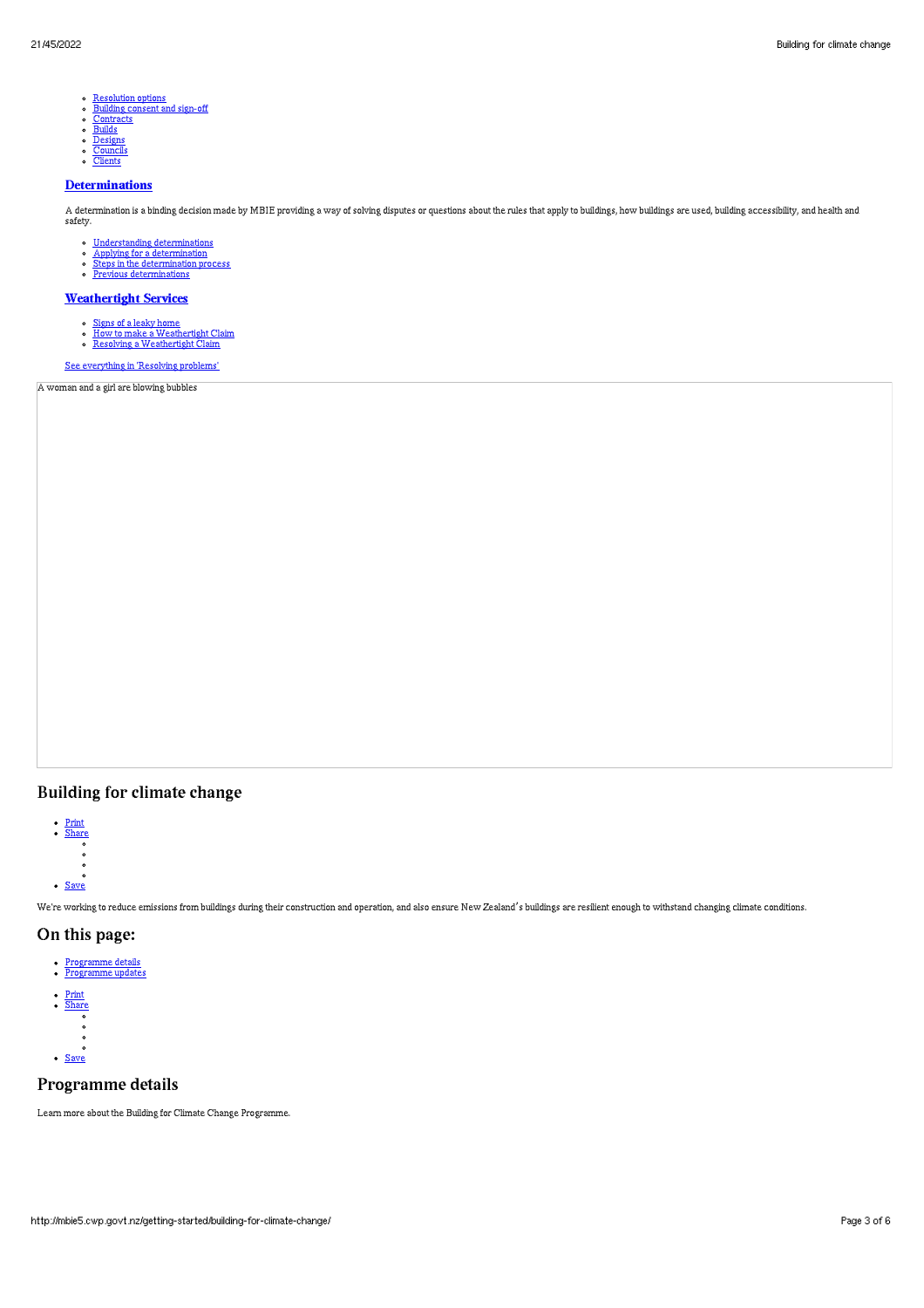# bfcc background

# **Background**

Learn about the objectives and scope for the Building for Climate Change programme.

bfcc mitigation

# Emissions reduction

Reducing emissions in building and construction is a key focus of the Building for Climate Change programme.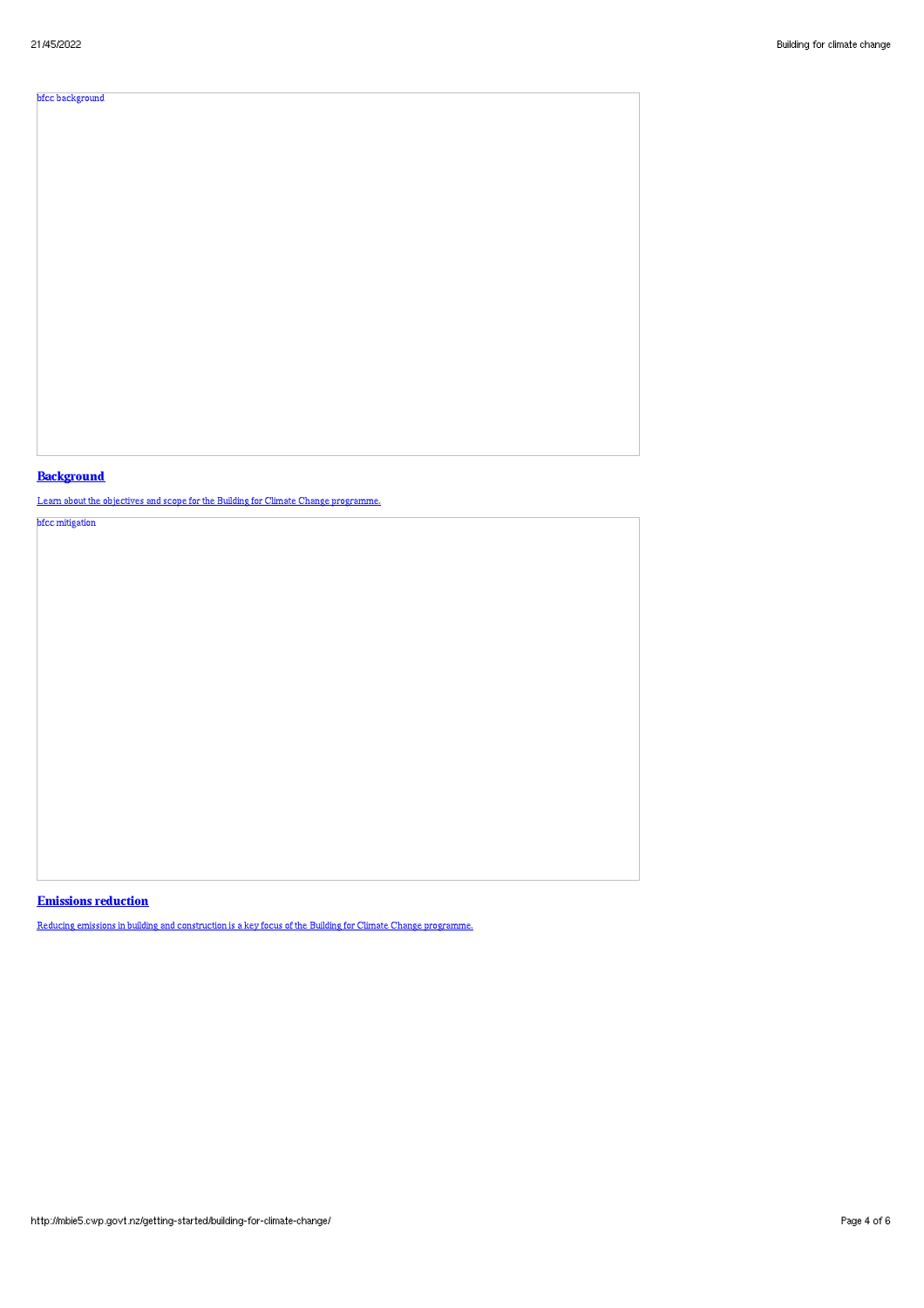# bfcc adaptation

Adaptation: building climate resilience

Measures are being developed to increase the climate resilience of buildings in New Zealand.

# Programme updates

Information about the Building for Climate Change programme's important dates, events and updates.

bfcc dates events updates

# Stay up to date

See what's coming up with the Building for Climate Change programme.

• [Print](http://mbie5.cwp.govt.nz/#)

# Navigation

- $\ddot{\cdot}$
- [Getting](http://mbie5.cwp.govt.nz/getting-started/) started Projects & [consents](http://mbie5.cwp.govt.nz/projects-and-consents/) Building Code [compliance](http://mbie5.cwp.govt.nz/building-code-compliance/) [Managing](http://mbie5.cwp.govt.nz/managing-buildings/) buildings [Resolving](http://mbie5.cwp.govt.nz/resolving-problems/) problems  $\bullet$
- $\ddot{\cdot}$

# What are you looking for?

#### General

- About Building [Performance](http://mbie5.cwp.govt.nz/about-building-performance/) [Canterbury](http://mbie5.cwp.govt.nz/building-code-compliance/canterbury-rebuild/) rebuild Practice [Advisories](http://mbie5.cwp.govt.nz/search/?keyword=practice+advisory&search=)
- 

http://mbie5.cwp.govt.nz/getting-started/building-for-climate-change/ Page 5 of 6